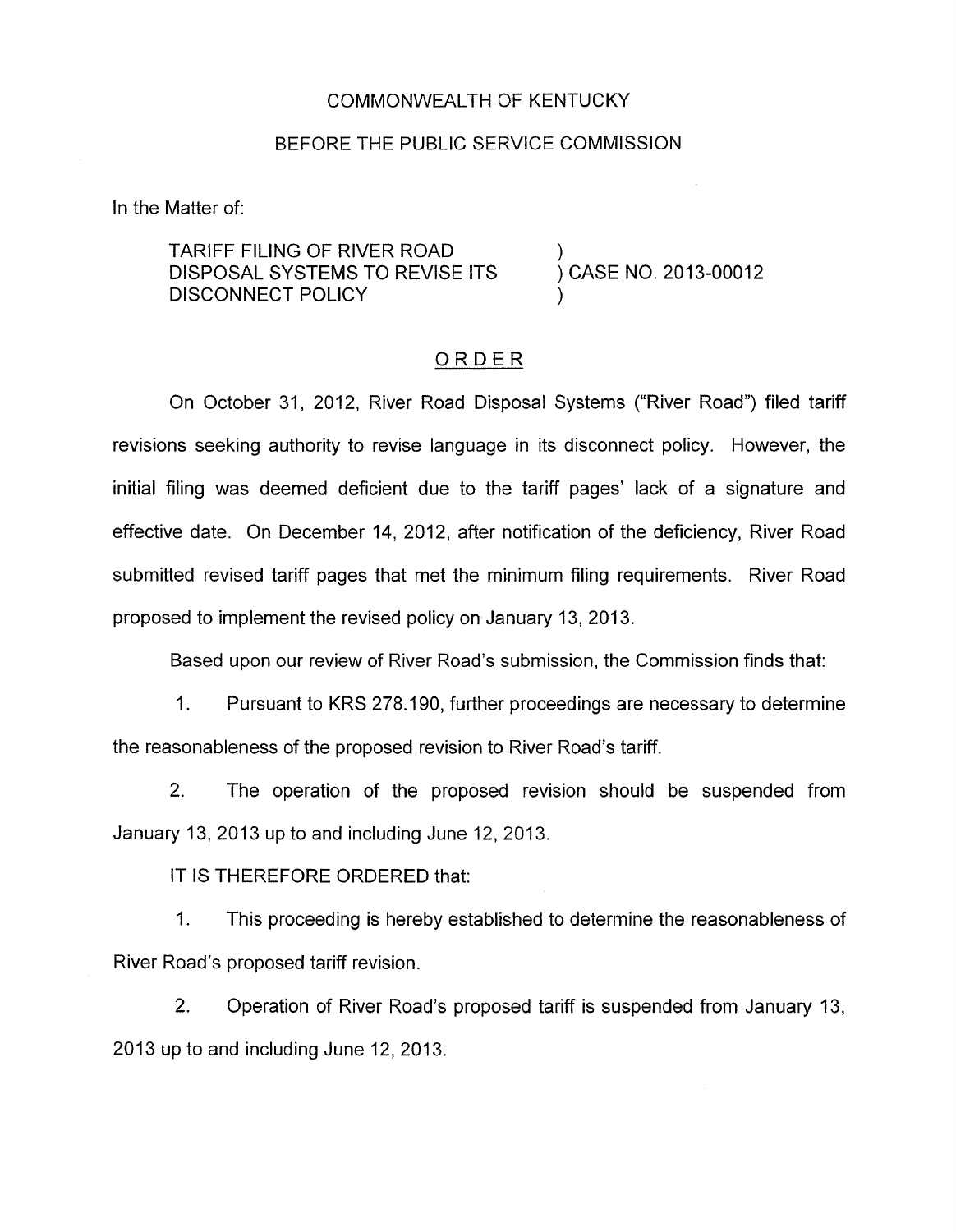By the Commission



**ATTES** Executive Director

Case No. 2013-00012